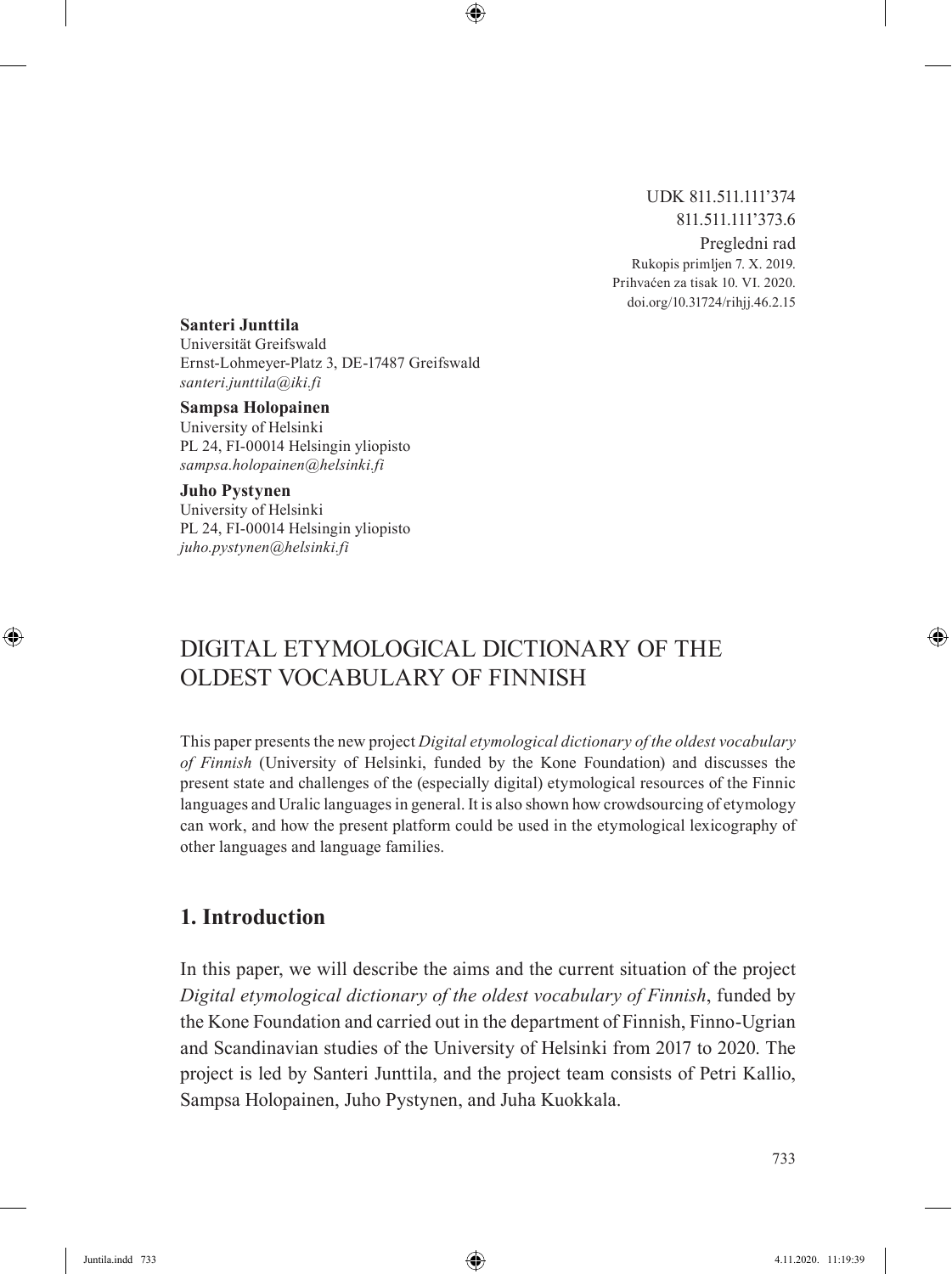In the paper, we will show how our new dictionary will advance the etymological research of Finnic and other Uralic languages.

### **2. Background**

### **2.1. Finnish and Finnic**

*Finnic* is a well-defined branch of the Uralic (Finno-Ugric) language family. The Finnic group of languages consists of Finnish (including Meänkieli and Kven, which have separate literary standards in Sweden and Norway), the closely related Karelian (including Olonetsian), Ludian, Veps, Izhorian (Ingrian), Votic, Estonian, South Estonian (which is a separate language and not very closely related to standard Estonian, despite the misleading name; the name *Ugala* is also used sometimes for South Estonian) and the nearly extinct Livonian.

The common ancestor of the Finnic languages is (Late) Proto-Finnic, which started to split-up during the first half of the first millennium (Kallio 2014: 163– 165). Proto-Finnic was in intensive contact with Baltic (see Junttila 2012, 2015) and Germanic (LäGLoS; Kallio 2012, 2015), and according to Kallio (2014: 164) had recently come in contact with early Slavic, with which many Finnic languages have later been in intensive contact.

### **2.2. Proto-Finnic etymology: The current situation**

Despite the long history of Finnic etymological research, the existing standard sources of Finnic etymology are not well up to date. All the existing dictionaries, covering the Finnish and Estonian lexicon, also include various methodological shortcomings and misleading views. The oldest, SKES (*Suomen kielen etymologinen sanakirja*) is outdated already due to its age (published 1955 to 1981). It is also natural that its successor SSA (*Suomen sanojen alkuperä*; published 1992 to 2000) cannot include the most recent developments of Finnic etymology and it has also been criticized already at the time of its publication (see Nikkilä 2002) for the extensive use of onomatopoetic and affective explanations. SKES and SSA also lack proto-language reconstructions (except for very few entries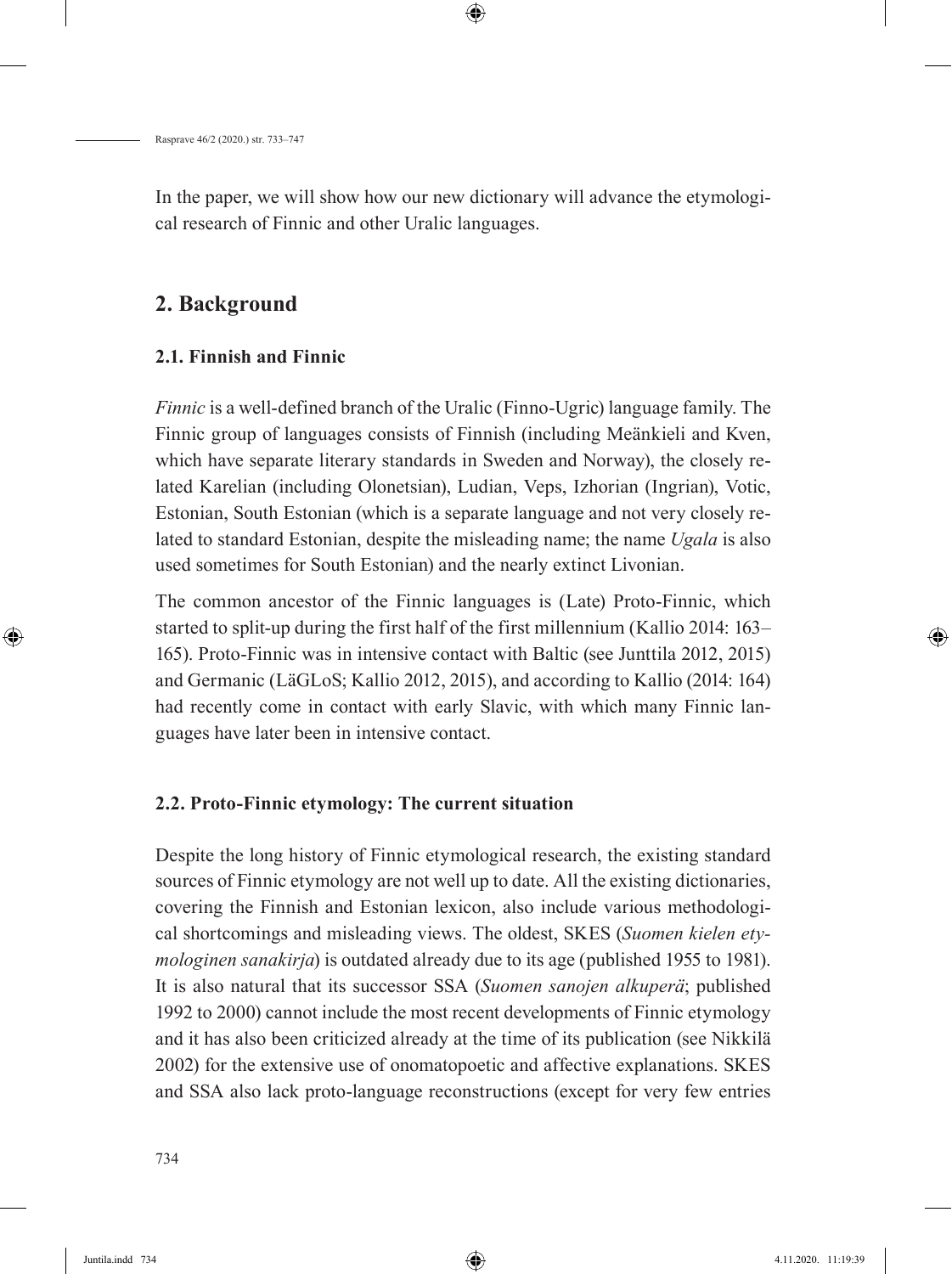in SSA). NES (*Nykysuomen etymologinen sanakirja*) gives a good overview of Finnish etymology to the general public, but it covers only a part of the oldest Finnish vocabulary, and new developments in the field of Uralic etymology after the early 2000s are not included. The only complete etymological dictionary of Estonian, EES (*Eesti etümoloogia sõnaraamat*) includes up-to-date information about individual etymologies to varying degrees, but it completely lacks references about the individual etymologies.

Various problems concern most etymological dictionaries of other Uralic languages as well. Bereczki's (2013) etymological dictionary of Mari mostly follows the obsolete reconstructions of the UEW (*Uralisches etymologisches Wörterbuch*) – for general criticism of the UEW see below. The Hungarian etymological dictionaries such as EWUNg (*Etymologisches Wörterbuch des Ungarischen*) have a rather conservative approach and generally avoid referring to more recent works on Uralic phonology and etymology, such as Sammallahti (1988). KESK (*Краткий этимологический словарь коми языка*; Lytkin and Gulyaev 1999), the only existing etymological dictionary of Komi (and the Permic languages in general) does not include the most recent views about the complicated phonological developments of the Permic languages. DEWOS (*Dialektologisches und etymologisches Wörterbuch der ostjakischen Sprache*), the only existing etymological dictionary of Khanty or the Ob-Ugric languages in general mostly reflects the etymological knowledge of the 1960s–1970s. For many languages or language groups, such as Mansi or Samoyed, no etymological dictionaries exist at all.

Also, the handbooks of Uralic studies (such as Collinder 1957 and Lytkin et al. 1974) mostly reflect outdated information concerning etymology; an important exception is the handbook *The Uralic languages* (Sinor (ed.) 1988) which includes the ground-breaking article of Sammallahti (1988) that includes a list of Uralic vocabulary based on more strict criteria than that of the UEW.

Although all the existing dictionaries have various problems, many papers from the 1990s onwards have taken the study of Uralic etymology forward: inherited Uralic lexicon has been discussed by such researchers as Helimski (see Helimski 2000 for a compilation of his articles published and various journals and books), and the various loanword layers have been discussed especially by Jorma Koivulehto (see the complication volumes Koivulehto 1999 and 2016): the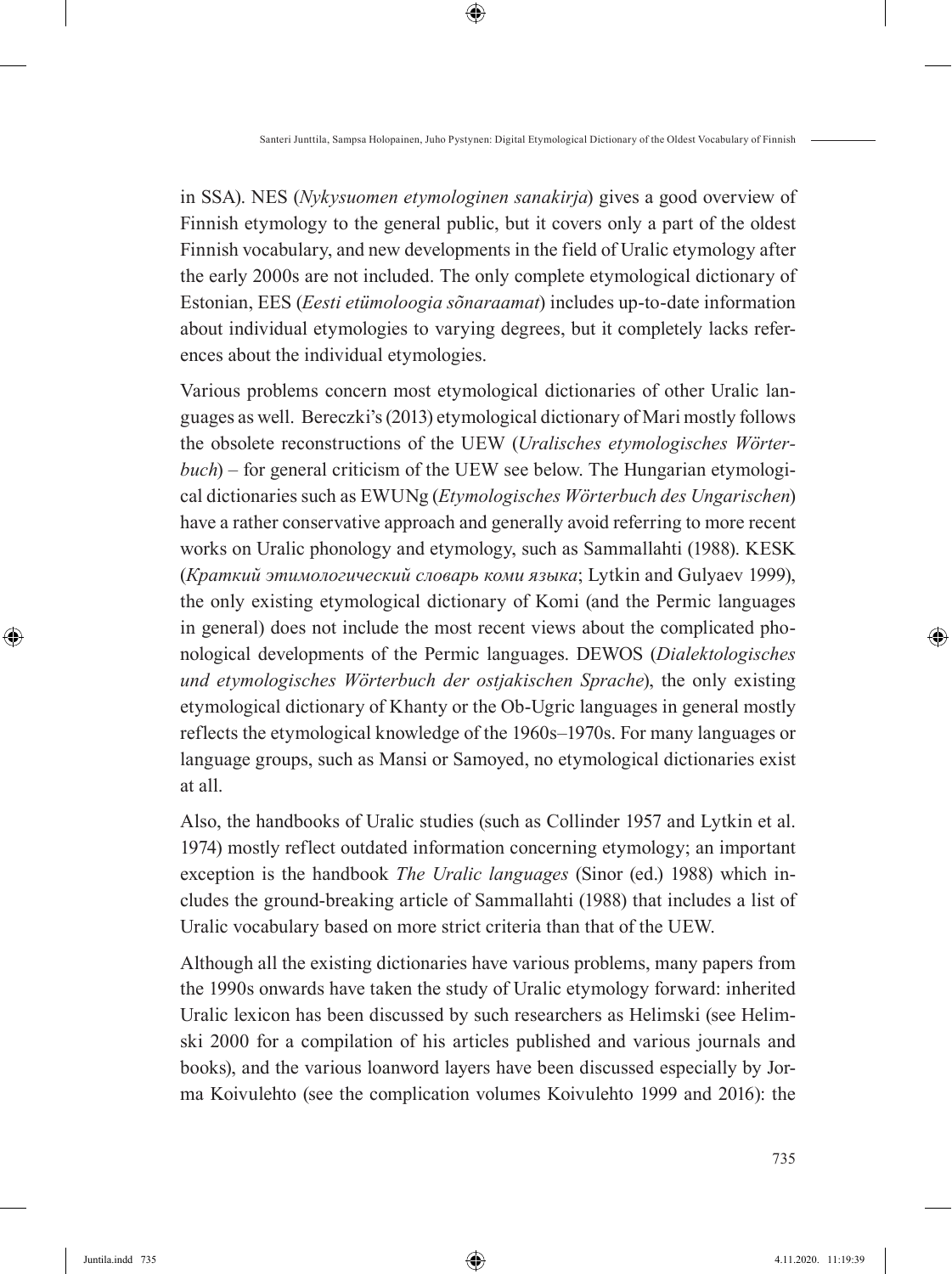bibliographical information of all the literature published after the SSA will be included in our database of research history within the dictionary.

Especially the recent years have seen a resurgence of new etymological works, which deal with the re-evaluation of inherited Uralic vocabulary as well as the various Indo-European loanwords. Major works include Aikio (2009) on Saami loanwords in Finnic and Karelian, *Lexikon der älteren germanischen Lehnwörter der ostseefinnischen Sprachen* (Kylstra et al. 1991–2012) on Germanic loanwords in Finnic, Junttila (2015) on Baltic loanwords in Finnic and Holopainen (2019) on Indo-Iranian loans in the Uralic languages. Smaller studies on Uralic etymology continue to be published as well; a recent compilation volume is Holopainen and Saarikivi (eds.) 2018, and several articles are published in journals such as *Linguistica Uralica* (see for example Aikio 2014a, O'Rourke 2016) and *Journal de la Société-Finno-Ougrienne* (see for example Metsäranta 2017).

#### **2.3. Existing online works**

The Uralic etymological database URALONET (*http*://*uralonet.nytud.hu*) contains the material published in *Uralisches Etymologisches Wörterbuch* (Rédei et al. 1986–1991), the latest general etymological dictionary of the Uralic family, which provides important grounding for Finnic etymology. The database is practical and easy to use (it is also available in three languages, English, Hungarian, and German), but the material has been copied directly from the UEW, and is therefore outdated due to not taking into account research published after the 1980s. This results in two major problems. First, many of the UEW's etymologies have been in later research either refuted or substantially amended (with the addition of new cognates in lesser studies branches, like Samoyed). Second, the reconstructions in the UEW reflect outdated and unsystematic views on Proto-Uralic phonology. Even at the time of publication, the UEW contained views that were not shared by many scholars of Uralic etymology especially in Finland (see Häkkinen 1987; Kulonen 1988). For more general criticism of the UEW, see Ponaryadov (2012); Zhivlov (2014: 113–114). A third problem, though shared by almost all existing works, is the absence of intermediate reconstructions for e.g. Proto-Finnic or Proto-Samoyedic.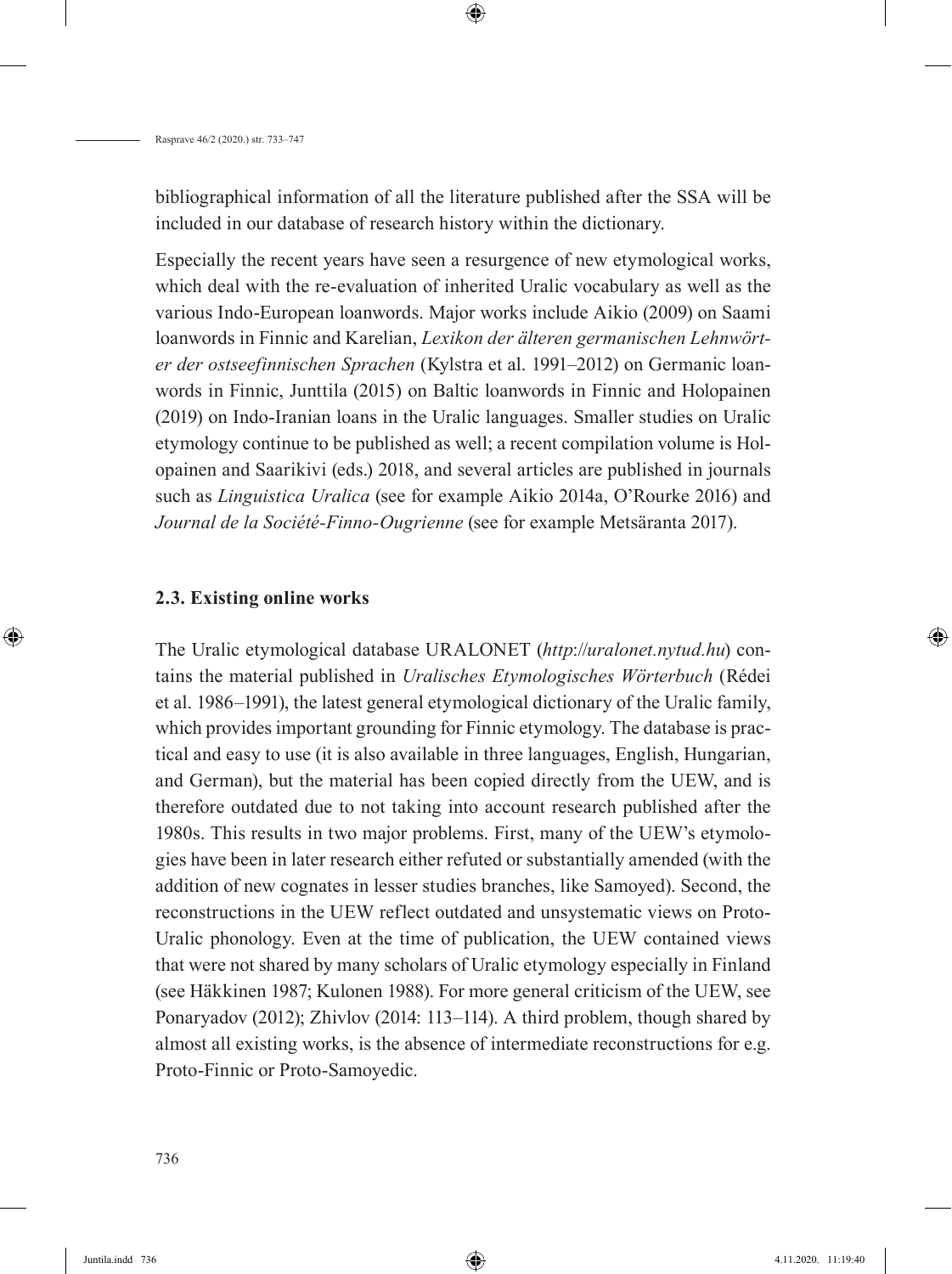*Álgu* (*http://kaino.kotus.fi/algu*) – the Saami etymological database (hosted by the Institute for the Languages of Finland) is a useful collection of earlier references, but contains no original research. The database lists competing explanations and etymologies, and it can be very difficult to use for non-specialists. Among other sources, *Álgu* contains the material of Lehtiranta's *Yhteissaamelainen sanasto* (*Common Saami vocabulary*), which can be now also accessed online on the website of the Finno-Ugrian Society (*http*://*www.sgr.fi/fi/items/show/165*).

*Eesti etümoloogiasõnaraamat* (EES) has been published also as an online edition (*http*://*www.eki.ee/dict/ety*), containing the material published in the print version. The database is technically easy to use but lacks references to individual etymologies (as does the original printed dictionary), which seriously hampers its use as a research tool.

The Hungarian etymological dictionary *Etimológiai szótár: Magyar szavak és toldalékok eredete* (Zaicz 2006) is also available as an online edition (*http*:// *www.tankonyvtar.hu/hu/tartalom/tinta/TAMOP-4\_2\_5-09\_Etimologiai\_szotar/adatok.html*). However, this is not a database and only consists of a scanned, non-machine-readable version of the printed book, with poor searchability (the book can be downloaded as a machine-readable PDF, however). The work likewise has no individual references.

# **3. Aims**

### **3.1. Reconstruction of the common Finnic lexicon**

Several thousands of etymological comparisons between the Finnic languages have already been compiled in the earlier Finnic etymological dictionaries discussed above. However, as these works have been etymological dictionaries focusing on a single language (either Finnish or Estonian), they have included also words limited only to a small part of the Finnic languages, as well as numerous words exclusive to Finnish or Estonian, whenever anything is known of their etymology. In other words, strictly Proto-Finnic etymology has so far remained only second fiddle to Finnish or Estonian etymology. This task is taken up as the primary aim of this project.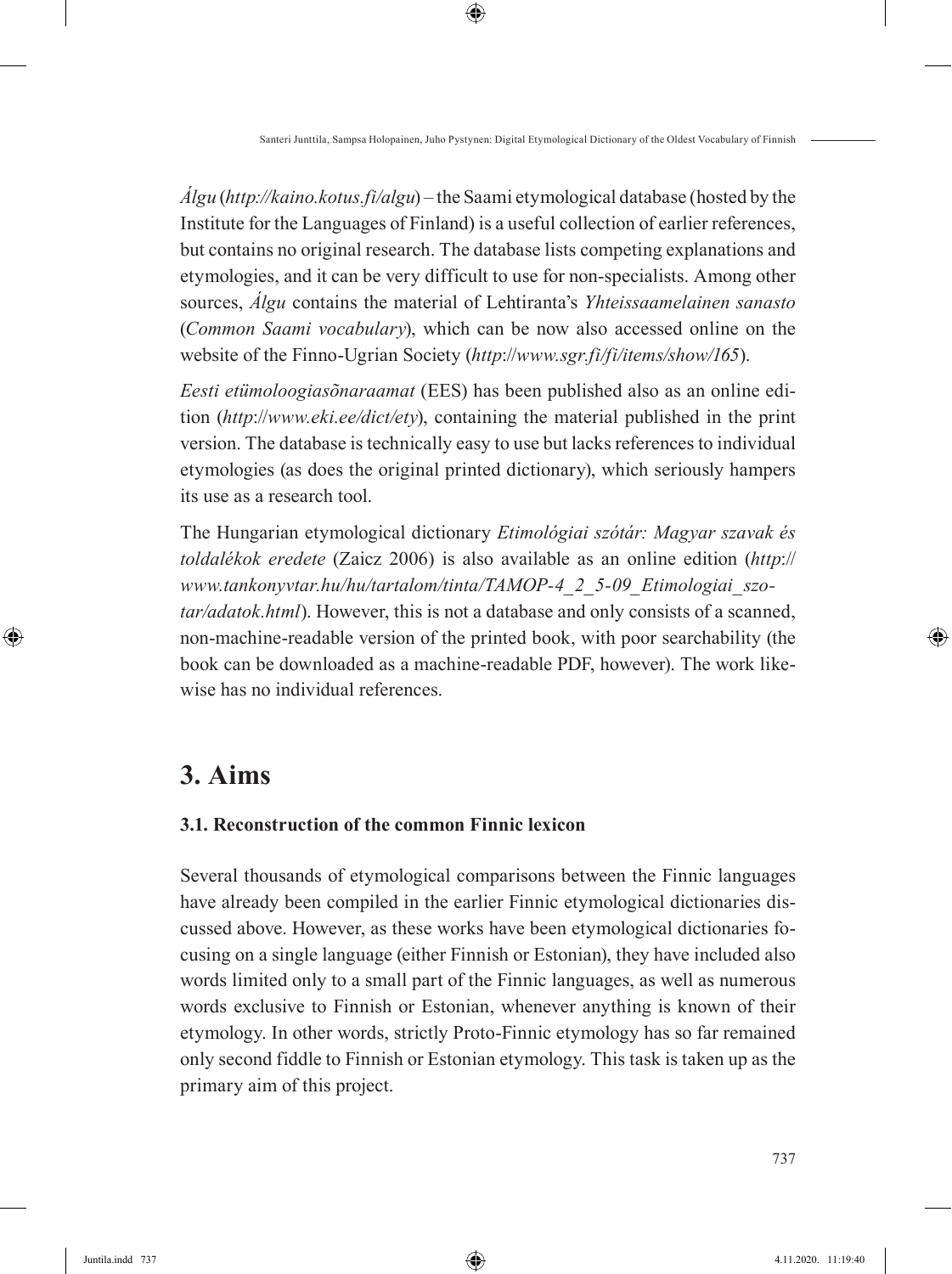A notable achievement in Proto-Finnic etymology has been recently achieved in *Yhteisitämerensuomalainen sanasto* (*Common Finnic Vocabulary*) by project member Petri Kallio. The work compiles ca. 2000 etymologies covering the oldest vocabulary of Finnish and the other Finnic languages and provides phonological reconstructions for them. At the current stage, seven language varieties are covered independently: Finnish, Karelian, Veps, Votic, Estonian, South Estonian, and Livonian, the language varieties with either a standard literary form or in the case of Karelian and Votic, an interdialectal scholarly standard, employed for lemma forms in the major dialect dictionaries *Karjalan kielen sanakirja* (*The dictionary of the Karelian language*) and *Vadja keele sõnaraamat*  (*The dictionary of the Votic language*). The selection of vocabulary is based on regular etymological correspondence, as identified already in earlier research, but for the first time also on distribution. Etymologies are accepted as Proto-Finnic if a word has reflexes both in at least one of the northernmost (Finnish / Karelian / Veps) and at least one of the southernmost Finnic languages (South Estonian / Livonian), or if cognates in a related Uralic language outside of Finnic are known. Following the earlier research tradition, generally, only underived root words are compared, though derivatives are accepted as reflexes where a root word has been lost.

The *Common Finnic Vocabulary* is planned for eventual monograph publication outside of the current project but its first release has taken place online during the project, forming its base. The online publication can be found at *http://sanat. csc.fi/wiki/Luokka:Yhteissuomalainen\_sanasto*.

#### **3.2. Loanword coverage**

Native Finnic and Uralic etymological research is complemented by loanword research, which has an extensive tradition within Uralic studies. The most important loanword layers in the Finnic languages are those from Germanic, Baltic, and Slavic, but also older Indo-Iranian and Indo-European loans have been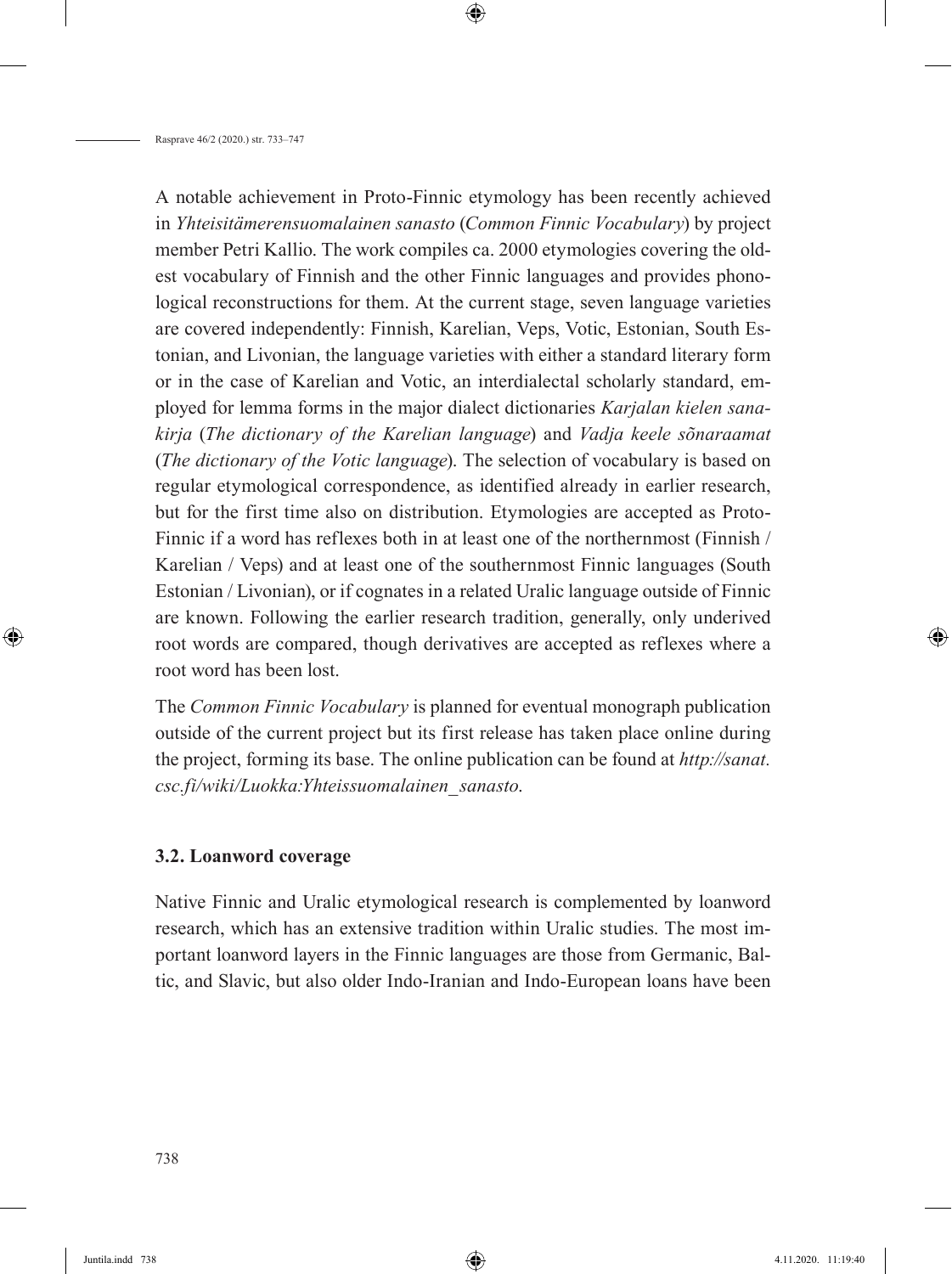studied in-depth (Koivulehto 1991, 1999, 2016<sup>1</sup>; Holopainen 2019). Loanword research can allow identifying even words of limited distribution as quite old: for example, loanwords from Indo-Iranian already date to Pre-Proto-Finnic. The majority of these loanwords have a widespread distribution in the Finnic languages, and such words are included in the project already through the *Common Finnic Vocabulary*. However, a review of the etymological research literature has revealed that the number of early loanwords that have been lost in several Finnic languages (which could not be reconstructed for Proto-Finnic from the Finnic evidence alone) is also substantial. Altogether an additional 300–400 words can be added to the etymological dictionary because they have known loan etymologies that can be dated to Proto-Finnic or earlier.

#### **3.3. Updated historical phonology**

The currently ongoing wave of research in Finnic and Uralic etymology is closely linked to ongoing advances in the study of historical phonology. Traditionally, Finnish had played the role of a "key language" in the phonological reconstruction of Proto-Uralic, which had led to biased reconstructions (see Kallio 2006: 163–64, 172 for criticism), but advances in the study of the related Uralic languages have led to less Finno-centric reconstructions of Proto-Uralic and improved understanding of the phonological history of Finnic. Sound changes separating Proto-Uralic from Proto-Finnic and their chronology have been extensively discussed by Kallio (2007, 2012, 2014) as well as by Pystynen (2018), and the phonological reconstruction of Proto-Uralic (especially of Proto-Uralic vocalism) has seen recent improvements by Aikio (2012, 2014b, 2015) and Zhivlov (2014). These developments are not reflected in earlier dictionaries, and our project is the first etymological dictionary of Finnish/Finnic that includes up-to-

<sup>1</sup> Regarding the earliest possible loanwords from Indo-European to Proto-Uralic, there are various differing views, some (for example Koivulehto 1991) arguing that the earliest loanwords have been borrowed from Proto-Indo-European already, and also a layer of North-West-Indo-European loanwords has been suggested (Koivulehto 1999: 12, 341–358; Junttila 2015: 242–243). There are also more critical views concerning the existence of a Proto-Indo-European loanword layer (see especially Simon [in press]), and our dictionary contributes to this ongoing discussion. Possible external connections of the Uralic family (such as Nostratic or Indo-Uralic) are not discussed in the dictionary, as these hypotheses are both beyond the scope of Finnic etymology and generally not very convincing (see Koivulehto 1999: 295–306; Campbell and Poser 2008: 243–246).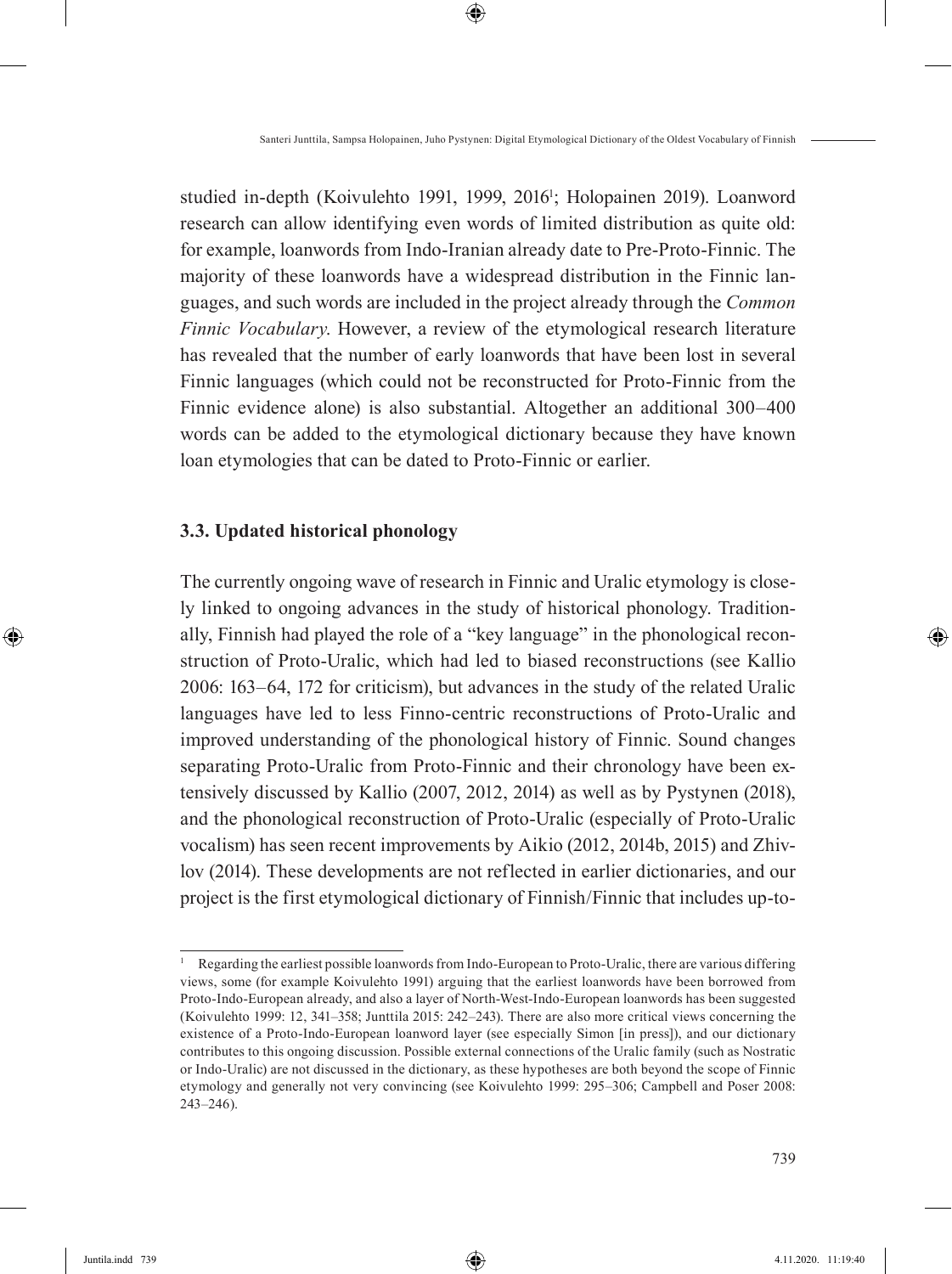date reconstructions of Proto-Uralic.

The Proto-Finnic situation has remained more stable. The reconstructions in *Common Finnic Vocabulary* still closely follow earlier results achieved in Finnic historical phonology, a lion's share of them dating back already to the foundational work of Setälä (1891). The most important recent updates to Finnic phonological reconstruction followed in the work are outlined in Kallio (2007, 2014). More important, however, is the fact that no earlier etymological source has presented Proto-Finnic reconstructions systematically. Scholars familiar with the established results in Finnic historical phonology have for long been able to work out the proper reconstruction from a set of cognates if needed, but for all others, this information has remained unavailable. Our project thus remedies a long-standing omission by systematically presenting Proto-Finnic reconstructions for all etymologies included in the dictionary. This also provides material for potential further research on Finnic historical phonology, by revealing a small number of remaining phonological irregularities that have not been systematically treated in earlier research.

#### **3.4. Coverage of research history**

Research has not always settled on clearly established etymologies for Finnic etyma. Often numerous different pre-Finnic etymologies have been proposed, and in such cases, no unique loan or native origin beyond Proto-Finnic can be defined. Instead of favoring one proposal over the other, the project aims for analytic coverage of the research literature, summarizing different proposals, their refinements, and their critiques. To aid in dealing with these relatively common cases, an extensive bibliographic database of Finnic etymological research is also being prepared as a part of the dictionary project.

Among earlier etymological dictionaries, SSA already provides a good analytic picture of research history up to the 1990s/2000s, with detailed bibliographical references listed at the end of every etymological entry. Our project will build on SSA's research history entries, filling possible gaps, and providing all the research history from the 1990s onwards.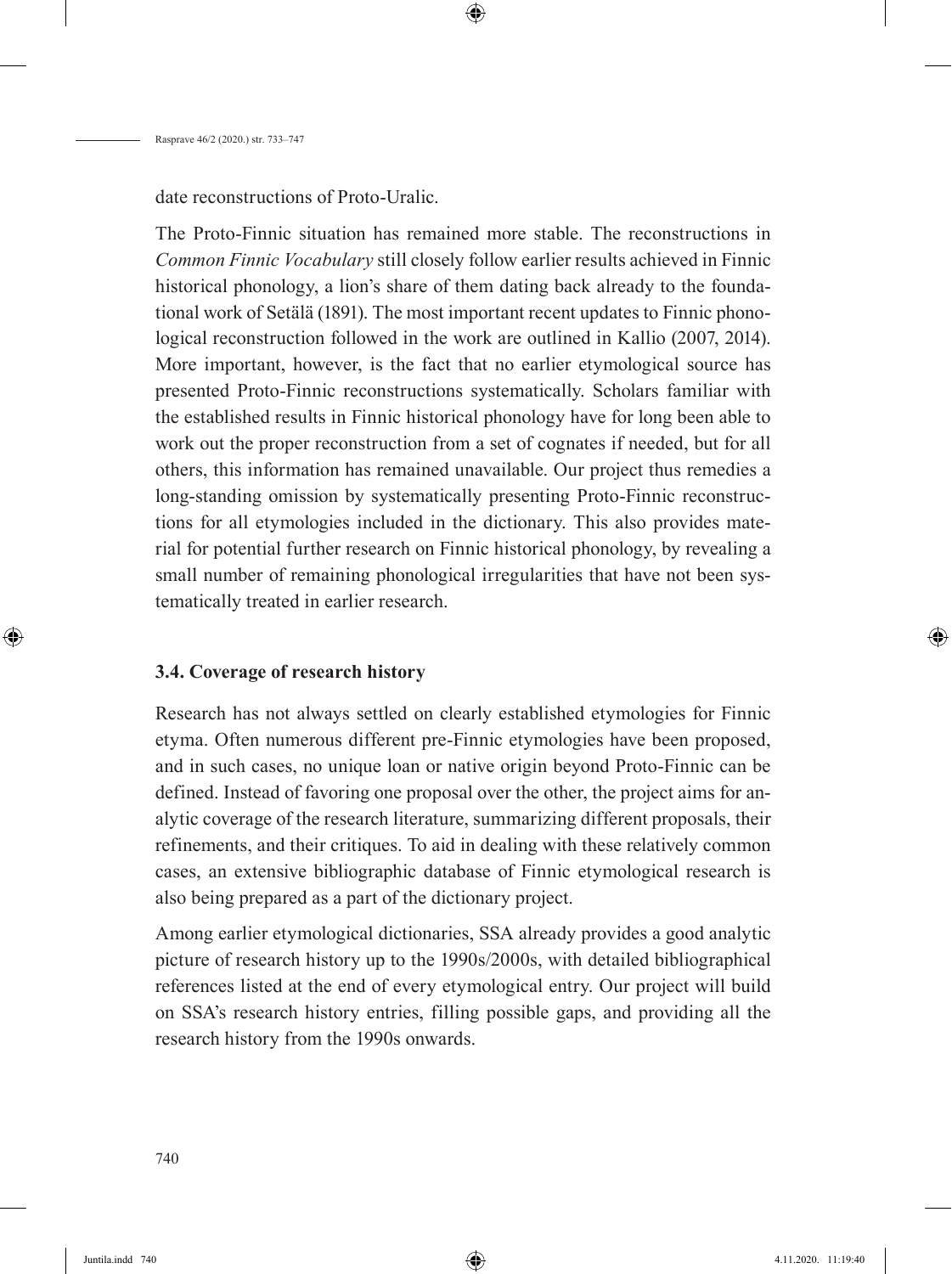### **4. Structure**

### **4.1. Basic divisions**

In its basic structure, the project is divided into two sections, providing two distinct ways of accessing etymological information. A database of etymological comparisons covers the full data – etymological and bibliographic – for scholarly use, while a popular dictionary summarizes the current knowledge of the etymologies of the Finnish words covered by the project. The popular dictionary will be based on the database: cognate relationships entered into the database can be automatically retrieved, displayed, and formatted also elsewhere within the project. Currently, the database presents the full etymological corpus and a small part of the bibliographic data. The work on the articles in the popular dictionary has also begun in early 2020.

#### **4.2. Technical description**

The project is technically implemented on Semantic Mediawiki, and hosted by the Language Bank of Finland on the open data wiki service *http://sanat.csc. fi*. The environment provides a suitable combination of database and publication features: collaboration and formatting tools are present natively, while also custom semantic templates and lists can be constructed to provide flexible and customizable ways for presenting the etymological data. If required, custom search and edit forms can be also set up to aid navigation for specialists. The popular dictionary and the etymological database comprise their own sections (namespaces) within the wiki platform, allowing formatting standards and contribution permissions to be set up independently for both.

Database structure allows us to arrange comparative Finnic etymologies in a more balanced form. Previous monolingual etymological dictionaries have gathered cognates from elsewhere in Finnic only under a lemma form from either Finnish or Estonian. If one does not already know the Finnish or Estonian cognate, this presents difficulties for finding cognates for words in smaller Finnic languages. Words not found in the focus language have also been excluded from previous etymological dictionaries. Within the database, both problems are solved by cross-searchability by any language variety. Ultimately, every word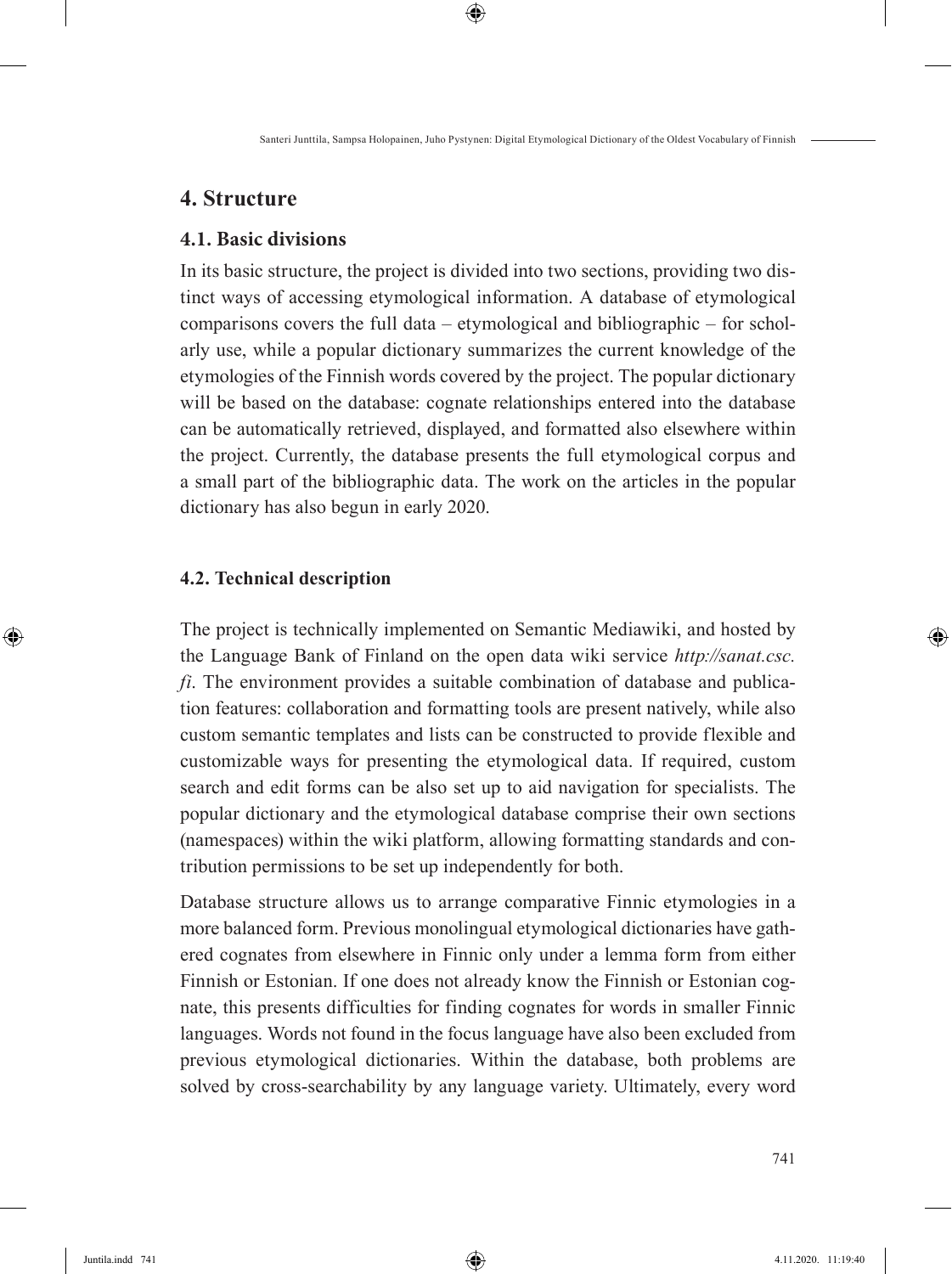covered by the dictionary will have its own entry in the database, linked to its cognates elsewhere in Finnic and to its Proto-Finnic origin both by humanreadable hyperlinks and machine-readable ancestor/descendant relations.

Cognate relationships between the seven modern language varieties are however not encoded individually. Instead, Proto-Finnic serves as a "hub" variety. It is these entries, currently already available online, that could be thought of as the database basic lemmas. Cognate relationships can be automatically rederived or displayed by querying the Proto-Finnic reconstruction attached to an attested word, following by querying its descendant in a wanted language. Clearly established loan and native Uralic etymologies can be eventually treated similarly, through defining further etymological relationships.

The detailed technical implementation of the etymological database has been already mostly designed but remains under coding work, and will not be covered in detail in this paper.

#### **4.3. Popular dictionary**

The popular etymological dictionary follows a more traditional model, close to NES, SSA, and SKES. The lemmas of this section are the modern Finnish words treated by the project. Each word will be given, on the basis of information gathered in the database, a streamlined explanation in Finnish of what is known of their etymology, and a list of their cognates in the other Finnic languages; each entry also provides links into the database for further information. A list of the currently written article drafts (subject to further editing and formatting) can be found at *http://sanat.csc.fi/wiki/Luokka:Yleistajuiset\_etymologiasivut.*

### **5. Future goals**

#### **5.1. Enabling collaboration**

As shown above, etymology is a constantly progressing discipline, which creates a periodic need to update printed reference works. Our project, however, does not only present an up-to-date picture but also aims to remove altogether the need for repeated re-edition work, as the online database can be easily updated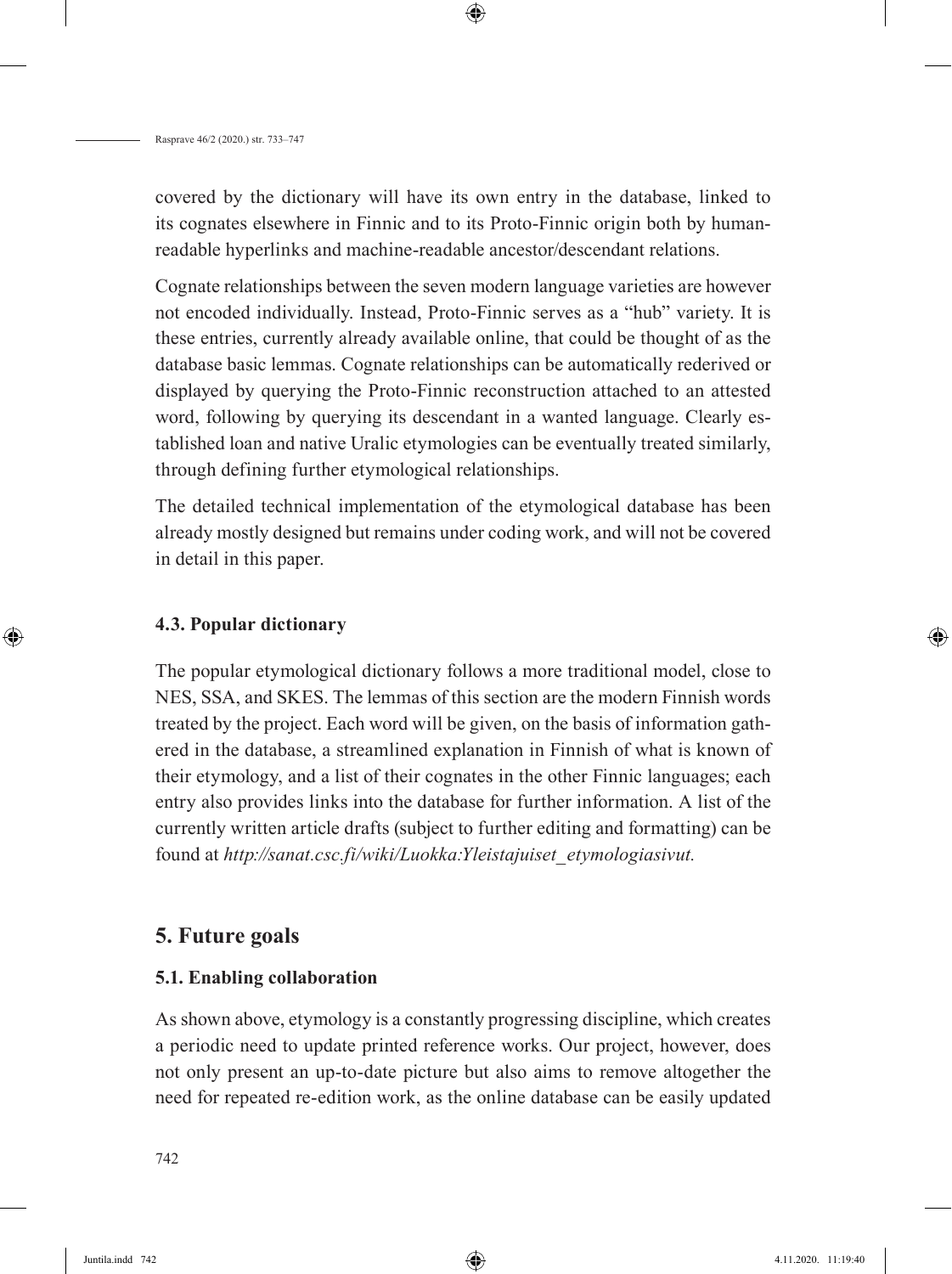to reflect new research results. We hope for the project to remain sufficiently active in the future to "close the loop", allowing general and particular etymological research to build on one another without unnecessary delay.

This goal will still require the contribution of work. To help with this, we aim for the project membership to be open to collaboration and expansion. Moreover, as the project is hosted in a wiki environment, also **crowdsourcing** is already possible: even scholars unaffiliated with the project are welcomed to comment on and improve the etymologies presented within the project, as much or as little as they see fit. An initial workshop introducing scholars of Finnic etymology to the project and ways to contribute to it has been held in the spring of 2019, and future workshops are planned as well.

#### **5.2. Expansion possibilities**

Like all Uralic languages, the Finnic languages feature complex **word derivation**, in many layers of different age (see e.g. Hakulinen 1979 for an overview of the historical background of word derivation in Finnish). Derivatives remain mostly out of the scope of the current project. Our data model will, however, easily allow the presentation of derivational relationships if desired, both within a single language and with the further etymological comparison between languages.

The widest possibilities of expansion, however, are entirely outside the field of Finnic etymology. The flexible wiki-based etymological database can be in principle extended to cover **any other etymological data**. Etymological research on other Uralic languages will be a natural direction of collaboration in the future, as they still share a common root in Proto-Uralic and common research literature. Etymological data of any important contact language groups would also have natural benefits to integration on a common platform. These, in turn, will have their own relatives and contact languages. With luck, our project could in time end up pioneering even a much wider trend of online digital infrastructure for etymological research.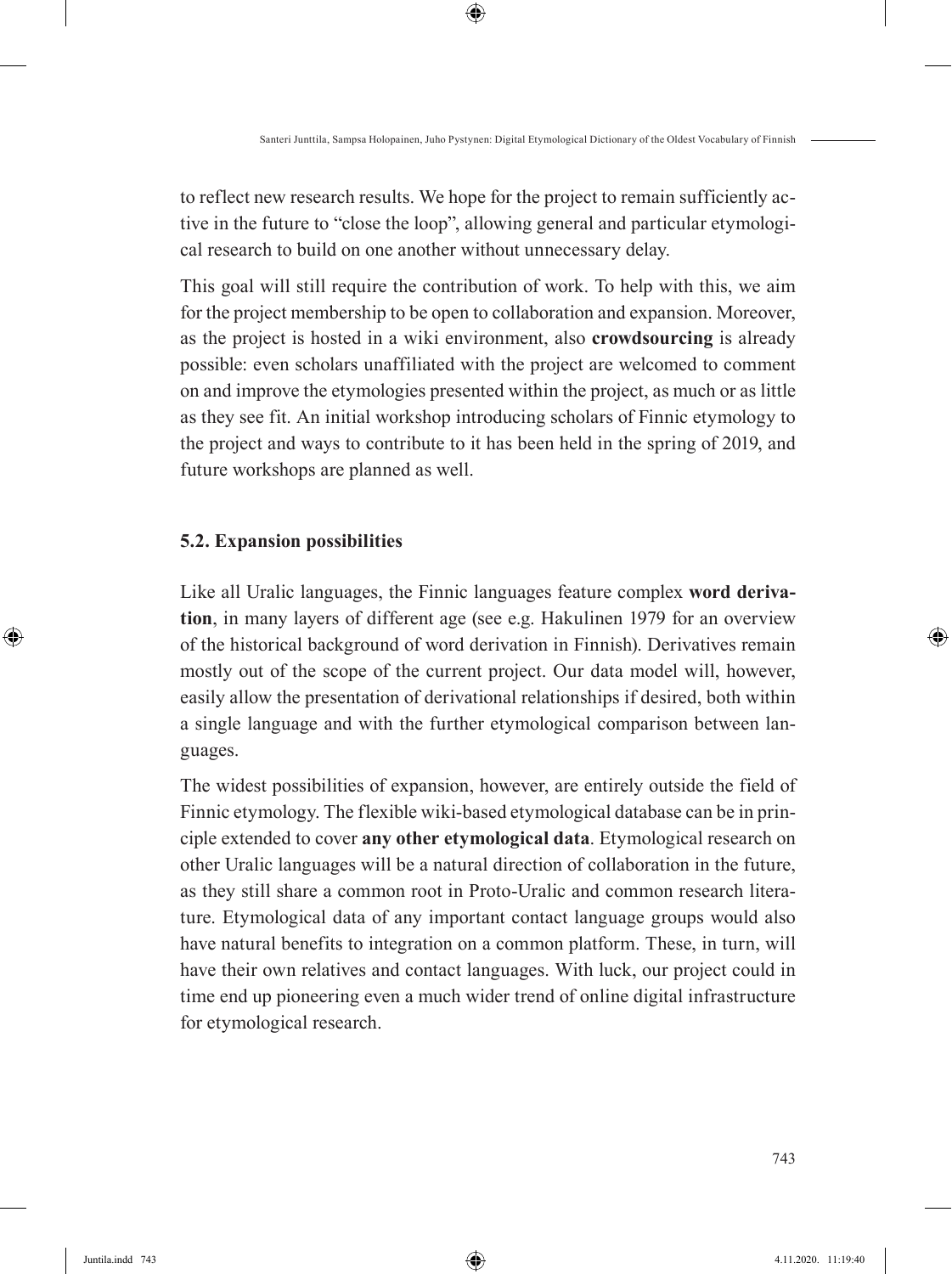# **References**

Aikio, Ante. 2009. *The Saami Loanwords in Finnish and Karelian*. PhD thesis. University of Oulu. Oulu. 386 pages. http://www.academia.edu/4813912/The\_Saami\_Loanwords in Finnish and Karelian (accessed 29 June 2020).

Aikio, Ante. 2012. On Finnic long vowels, Samoyed vowel sequences, and Proto-Uralic \*x. *Per Urales ad Orientem: Iter polyphonicum multilingue*. *Festskrift tillägnad Juha Janhunen på hans sextioårsdag den 12 februari 2012*. Eds. Hyytiäinen, Tiina; Saarikivi, Janne; Sandman, Erika. Suomalais-Ugrilainen Seura. Helsinki. 227–250.

Aikio, Ante. 2014a. Studies in Uralic etymology I: Saami etymologies. *Linguistica Uralica* XLIX. 161–174. dx.doi.org/10.3176/lu.2013.3.01.

Aikio, Ante. 2014b. On the reconstruction of Proto-Mari vocalism. *Journal of Language Relationship* 11. 125–157.

Aikio, Ante. 2015. The Finnic 'secondary e-stems' and Proto-Uralic vocalism. *Suomalais-Ugrilaisen Seuran Aikakauskirja / Journal de la Société Finno-Ougrienne* 95. 25–66. doi.org/10.33340/susa.82642.

*Álgu – sámegielaid etymologalaš diehtovuođđu [The Etymological database of the Saami languages]*. 2006. Institute for the Languages of Finland. http://kaino.kotus.fi/ algu (accessed 29 June 2020).

Bereczki, Gábor. 2013. *Etymologisches Wörterbuch des Tscheremissischen* (*Mari*)*: Der einheimische Wortschatz (Nach dem Tode des Verfassers herausgegeben von Klára Agyagási und Eberhart Winkler)*. Harrassowitz Verlag. Wiesbaden.

Campbell, Lyle; Poser, William J. 2008. *Language Classification: History and Method*. Cambridge University Press. Cambridge.

Collinder, Björn. 1957. *Survey of the Uralic languages*. Almqvist & Wiksell. Stockholm.

*Eesti etümoloogiasõnaraamat [Estonian etymological dictionary].* 2012. Eds. Metsmägi, Iris; Sedrik, Meeli; Soosaar, Sven-Erik. Eesti Keele Sihtasutus. Tallinn. http://www. eki.ee/dict/ety (accessed 29 June 2020).

*Etymologisches Wörterbuch des Ungarischen Sprache*. 1992–1997. Ed. Benkő, Loránd. Akadémiai Kiadó. Budapest.

Hakulinen, Lauri. 1979. *Suomen kielen rakenne ja kehitys [The structure and development of Finnish]*. Otava. Helsinki.

Häkkinen, Kaisa. 1987. Uralilaisen kielikunnan vanhimmat sanat [The oldest words of the Uralic language family (Review of UEW)]. *Sananjalka* 29. 232–240.

Häkkinen, Kaisa. 2004. *Nykysuomen etymologinen sanakirja [Etymological dictionary of modern Finnish]*. WSOY. Juva.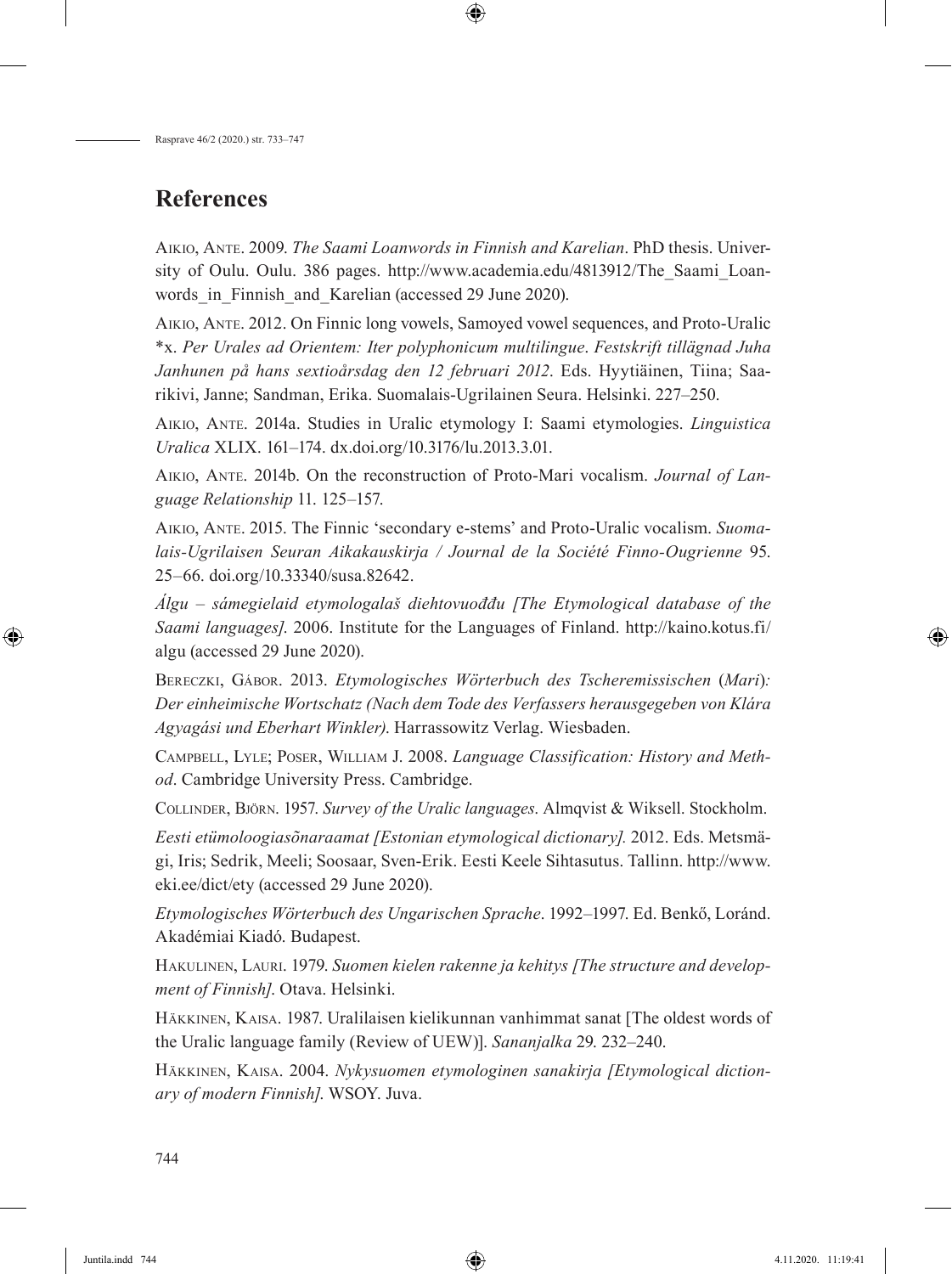Holopainen, Sampsa; Saarikivi, Janne (eds.). 2018. *Περὶ ὀρθότητος ἐτύμον. Uusiutuva uralilainen etymologia*. Suomalais-Ugrilainen Seura. Helsinki.

Holopainen, Sampsa. 2019. *Indo-Iranian borrowings in Uralic*. *Critical overview of soundsubstitutions and distribution criterion*. PhD dissertation. University of Helsinki. Helsinki. 403 pages. http://urn.fi/URN:ISBN:978-951-51-5729-4 (accessed 29 June 2020).

Junttila, Santeri. 2012. The prehistoric context of the oldest contacts between Baltic and Finnic languages. *A linguistic map of prehistoric Northern Europe*. Eds. Grünthal, Riho; Kallio, Petri. Suomalais-Ugrilainen Seura. Helsinki. 261–296.

Junttila, Santeri. 2015. *Tiedon kumuloituminen ja trendit lainasanatutkimuksessa: Kantasuomen balttilaislainojen tutkimushistoria [The cumulation of knowledge and the trends in loanword research: Research history of the Baltic loanwords in Proto-Finnic.* PhD dissertation. University of Helsinki. Helsinki. 291 pages. http://urn.fi/ URN:ISBN:978-951-51-1842-4 (accessed 29 June 2020).

Kallio, Petri. 2006. Suomen kantakielten absoluuttista kronologiaa [Absolute chronology of the protolanguages of Finnish]. *Virittäjä* 110. 2–25.

Kallio, Petri. 2007. Kantasuomen konsonanttihistoriaa [Proto-Finnic consonant history]. *Sámit, sánit, sátnehámit: Riepmočala Pekka Sammallahyii miessemanu 21 beaive 2007*. Eds. Ylikoski, Jussi; Aikio, Ante. Suomalais-Ugrilainen Seura. Helsinki. 229–249.

Kallio, Petri. 2012. The non-initial-syllable vowel reductions from Proto-Uralic to Proto-Finnic. *Per Urales ad Orientem: Iter polyphonicum multilingue. Festskrift tillägnad Juha Janhunen på hans sextioårsdag den 12 februari 2012*. Eds. Hyytiäinen, Tiina; Saarikivi, Janne; Sandman, Erika. Suomalais-Ugrilainen Seura. Helsinki. 163–175.

Kallio, Petri. 2014. The Diversification of Proto-Finnic. *Fibula, Fabula, Fact: The Viking Age in Finland*. Eds. Ahola, Joonas; Clive Tolley, Frog. Suomalaisen Kirjallisuuden Seura. Helsinki. 155–168. dx.doi.org/10.21435/sfh.18.

Kallio, Petri. 2015. The Stratigraphy of the Germanic Loanwords in Finnic. *Early Germanic Languages in Contact*. Eds. Askedal, John Ole; Frede Nielsen, Hans. Benjamins. Amsterdam – Philadelphia. 23–38.

*Karjalan kielen sanakirja [The dictionary of the Karelian language]*. 2009 Eds. Virtaranta, Pertti et al. Suomalais-Ugrilainen Seura. Helsinki. http://kaino.kotus.fi/cgi-bin/ kks/karjala.cgi (accessed 29 June 2020).

Koivulehto, Jorma. 1991. *Uralische Evidenz für die Laryngaltheorie*. Verlag der Österreichischen Akademie der Wissenschaften. Wien.

Koivulehto, Jorma. 1999. *Verba Mutuata: Quae vestigia antiquissimi cum Germanis aliisque Indo-Europaeis contactus in linguis Fennicis reliquerint.* Ed. Ruppel, Klaas Ph. Suomalais-Ugrilainen Seura. Helsinki. 1–16.

Koivulehto, Jorma. 2016. *Verba vagantur. Jorma Koivulehto in memoriam*. Eds. Holopainen, Sampsa; Kallio, Petri; Saarikivi, Janne. Suomalais-Ugrilainen Seura. Helsinki.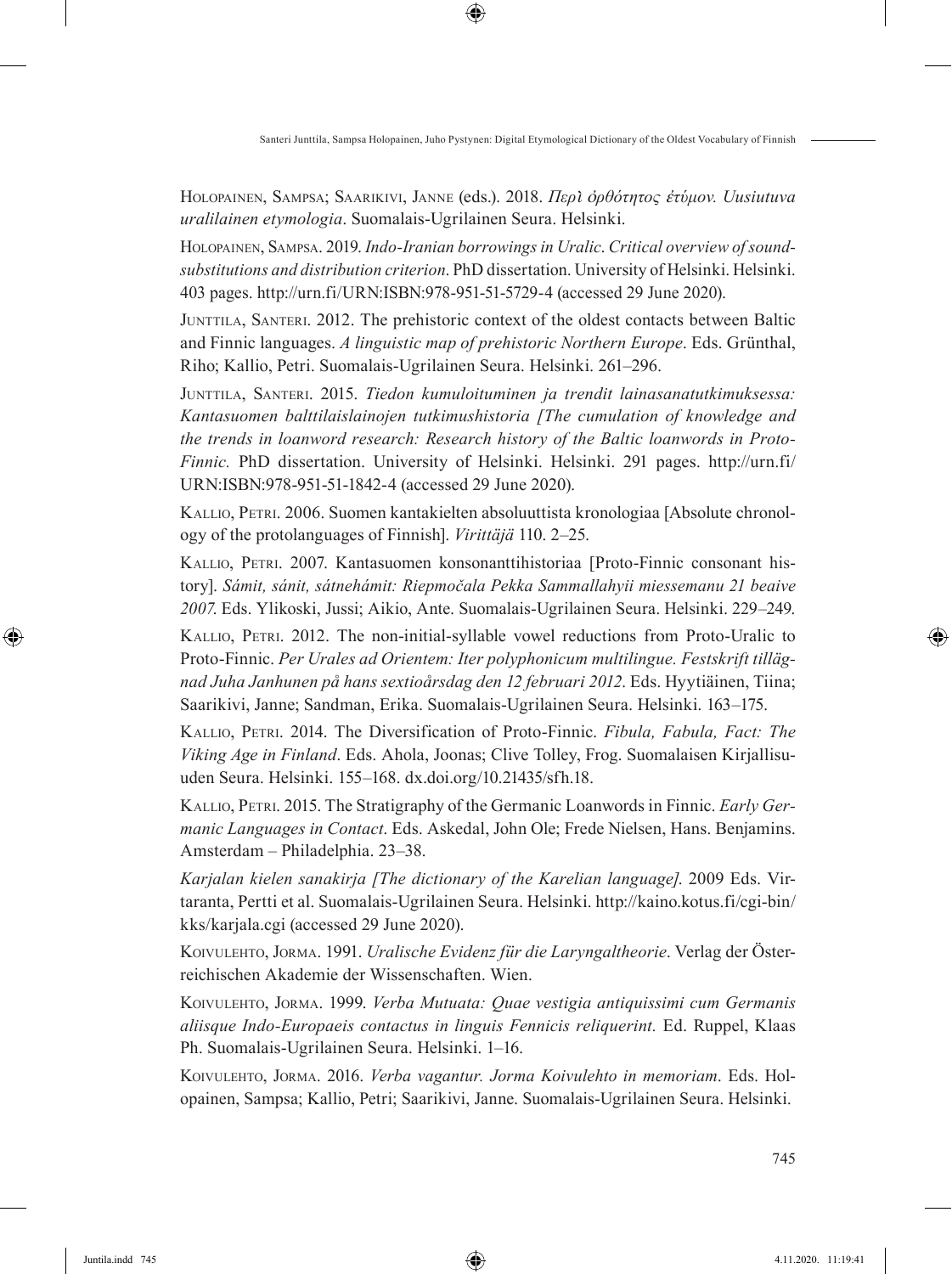Kulonen, Ulla-Maija. 1988. Uralilaiset etymologiat tulevat [The Uralic etymologies are coming (Review of UEW)]. *Virittäjä* 92. 283–92.

*Lexikon der älteren germanischen Lehnwörter in den Ostseefinnischen Sprachen I–III*. 1991–2012. Eds. Kylstra, A.D. et al. Rodopi. Amsterdam.

lytkin et al. 1974. = Лыткин, В. И. и др. 1974. *Основы финно-угорского языкознания I (вопросы происхождения и развития финно-угорских языков)*. Наука. Москва. [Lytkin, V. I. i dr. 1974. Osnovy finno-ugorskogo jazykoznanija I (voprosy proishoždenija i razvitija finno-ugorskih jazykov). Nauka. Moskva.]

Lytkin and Gulyayev 1999. = Лыткин, В. И.; Гуляев, Е. С. 1999. *Краткий этимологический словарь коми языка [Concise etymological dictionary of the Komi language]*. Коми книжное издательство. Сыктывкар. [Lytkin, V. I.; Guljajev, E. S. 1999. *Kratkij ètimologičeskij slovarʹ komi jazyka [Concise etymological dictionary of the Komi language]*. Komi knižnoe izdatelʹstvo. Syktyvkar.]

Metsäranta, Niklas. 2017. Päivitettyjä permiläisiä etymologioita ja rinnastuksia [Updated Permic etymologies and cognates]. *Suomalais-Ugrilaisen Seuran Aikakauskirja* / *Journal de la Société Finno-Ougrienne* 96. 211–241. doi.org/10.33340/susa.70228.

Nikkilä, Osmo. 2002. Suomen sanojen alkuperät päätökseen [Origins of the Finnish words finished (Review of SSA)]. *Virittäjä* 106. 124–36.

O'rourke, Patrick. 2016. Comments on Proto-Uralic Etymology: Derivations and Lexemes. *Linguistica Uralica* LII. 241–246. doi.org/10.3176/lu.2016.4.01.

Ponaryadov 2012. = Понарядов, В. В. 2012. Насколько достоверный современные реконструкции прафинно-пермского вокализма [How reliable are the modern reconstructions of Proto-Finno-Permic vocalism]?. *Вопросы финно-угорской филологии* 3/8. 78–91. [Ponarjadov, V. V. 2012. Naskolʹko dostovernyj sovremennye rekonstrukcii prafinno-permskogo vokalizma [How reliable are the modern reconstructions of Proto-Finno-Permic vocalism]?. *Voprosy finno-ugorskoj filologii* 3/8. 78–91.]

Pystynen, Juho. 2018. *Itämerensuomen pitkien vokaalien alkuperä [The origin of the long vowels of Finnic]*. Master's thesis. University of Helsinki. Helsinki. 116 pages. http://urn.fi/URN:NBN:fi:hulib-201806132569 (29 June 2020).

Rédei, Károly et al. 1988. *Uralisches Etymologisches Wörterbuch*. Harrassowitz. Wiesbaden.

Sammallahti, Pekka. 1988. Historical phonology of the Uralic languages with special reference to Samoyed, Ugric and Permic. *The Uralic languages: description, history and foreign influences*. Ed. Sinor, Denis. E. J. Brill. Leiden. 478–554.

Setälä, Emil Nestor. 1891. *Yhteissuomalainen äännehistoria [Common Finnic historical phonology]*. Suomalaisen Kirjallisuuden Seura. Helsinki.

Simon, Zsolt. [in press]. Urindogermanische Lehnwörter in den uralischen und finnougrischen Grundsprachen. Eine Fata Morgana?. *Indogermanische Forschungen* 125.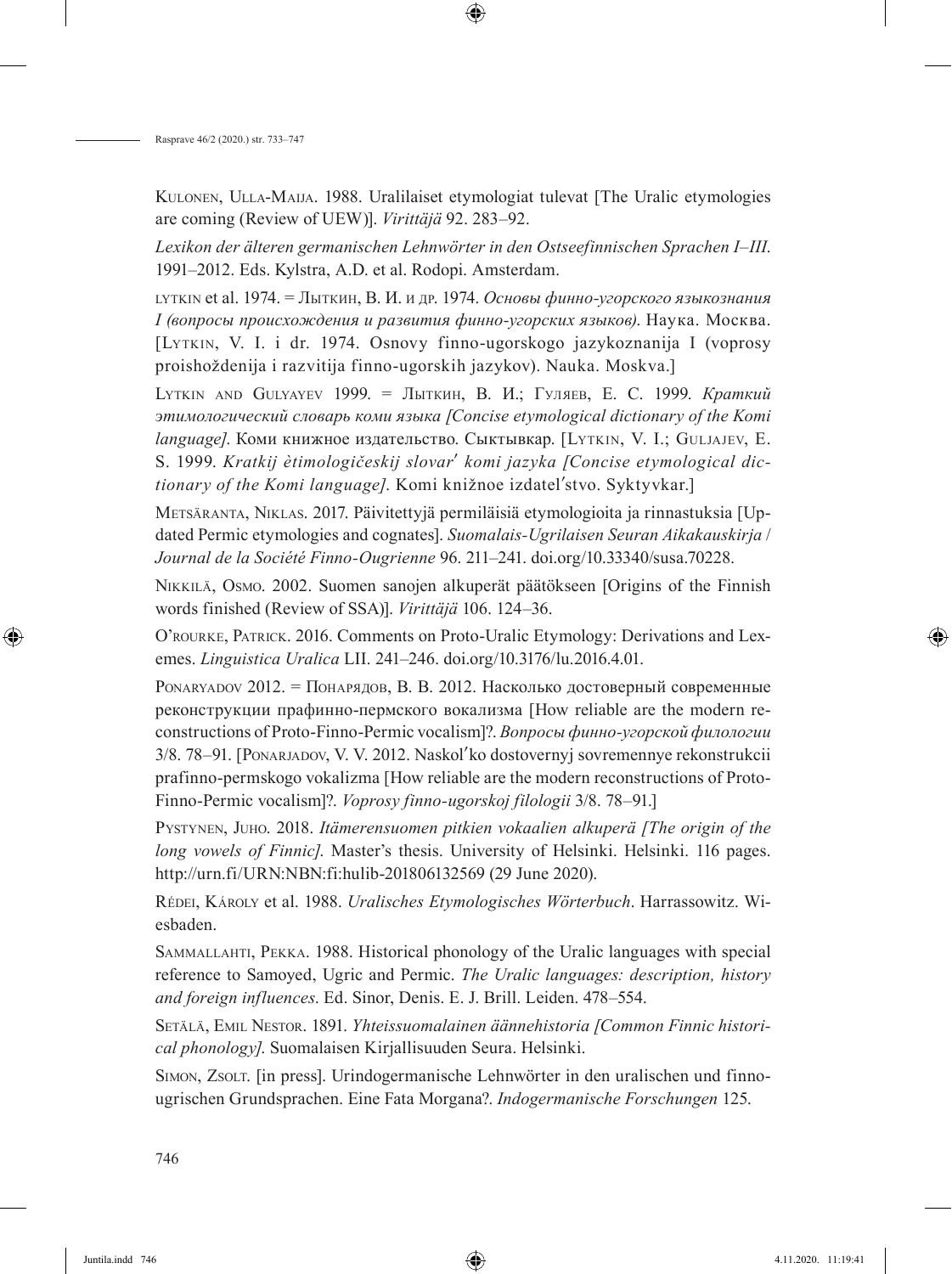Steinitz, Wolfgang. 1966–1993. *Dialektologisches und etymologisches Wörterbuch der ostjakischen Sprache*. Akademie Verlag. Berlin.

*Suomen kielen etymologinen sanakirja [Etymological dictionary of Finnish] (1–7)*. 1955–1981. Eds. Toivonen, Y. H.; Itkonen, Erkki. Suomalais-Ugrilainen Seura. Helsinki.

*Suomen sanojen alkuperä: Etymologinen sanakirja [The origin of Finnish words. Etymological dictionary] (I–III).* 1992–2000. Eds. Itkonen, Erkki; Kulonen, Ulla-Maja. Kotimaisten kielten tutkimuskeskus & Suomalaisen Kirjallisuuden Seura. Helsinki.

*Uralonet database*. 2010. Research Institute for Linguistics, Hungarian Academy of Sciences. http://uralonet.nytud.hu (accessed 29 June 2020).

*Vadja keele sõnaraamat [The dictionary of the Votic language]*. 2013. Eds. Grünberg, Silja et al. Eesti Keele Instituut. Tallinn. http://www.eki.ee/dict/vadja (accessed 29 June 2020).

Zaicz, Gábor. 2006. *Etimológiai szótár*. *Magyar szavak és toldalékok eredete [Etymological dictionary. The origin of Hungarian words and affixes]*. Tinta Könyvkiadó. Budapest. http://www.tankonyvtar.hu/hu/tartalom/tinta/TAMOP-4\_2\_5-09\_Etimologiai\_szotar/adatok.html (accessed 29 June 2020).

Zhivlov, Mikhail. 2014. Studies in Uralic vocalism III. *Journal of Language Relationship* 12. 113–148.

# **Digitalni etimološki rječnik najstarijega finskog leksika**

### *Sažetak*

U radu se predstavlja novi projekt *Digitalni etimološki rječnik najstarijega finskog leksika* (Sveučilište u Helsinkiju, financira ga zaklada Kone) i prikazuje trenutačno stanje i izazovi (posebno u vezi s digitalizacijom) koji stoje pred etimološkim izvorima za finske i uralske jezike općenito. Također se pokazuje kako se masovna podrška može primijeniti u etimologiji i kako prikazana platforma može biti upotrijebljena u etimološkoj leksikografiji drugih jezika i jezičnih porodica.

*Keywords:* etymology, Finnish, Finnic languages, Uralic languages, digital humanities *Ključne riječi***:** etimologija, finski, finski jezici, uralski jezici, digitalna humanistika